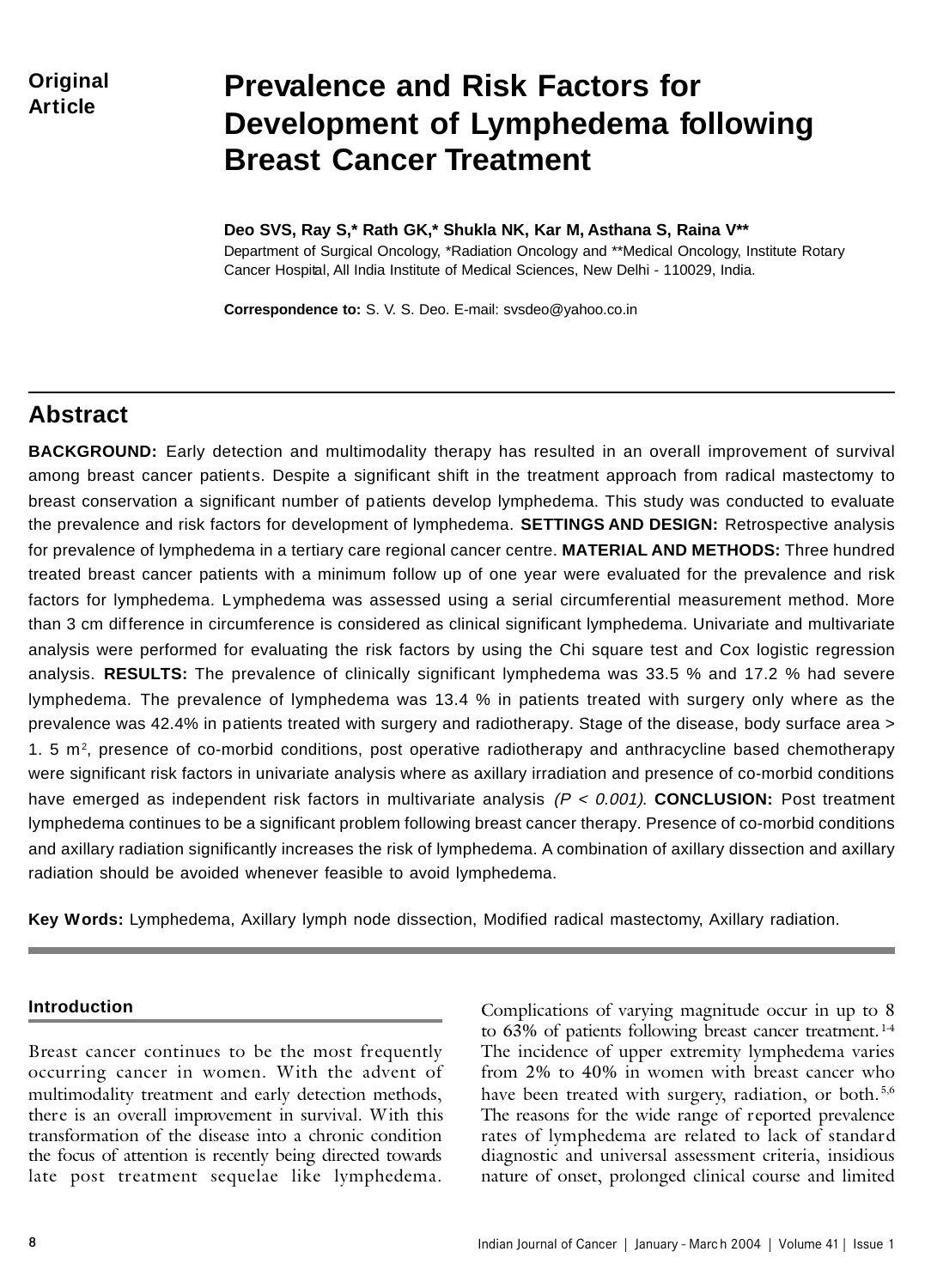physician knowledge.

The over all treatment approach towards breast cancer has changed in the recent past and there is a trend towards less radical surgical procedures. This study was conducted to assess the prevalence and risk factors for development of lymphedema in breast cancer patients treated in the post radical mastectomy era using current treatment protocols.

# **Material and Methods**

Three hundred breast cancer patients attending the breast cancer clinic of Institute Rotary Cancer Hospital, All India Institute of Medical sciences from December 1998 to March 2000 were included in the study and assessed for the prevalence and risk factors of lymphedema. All patients had treatment prior to 1997. Patients fulfilling the following criteria were included in the study 1) Female breast cancer patients, 2) Early and locally advanced breast cancer patients who had completed loco- regional therapy (surgery with or without radiotherapy) 3) Patients with minimum follow up of one year following completion of loco-regional therapy. Patients with incomplete loco regional treatment, inadequate treatment details and metastatic disease were excluded from the study.

Patient's profile with regards to age, menopausal status, body surface area and presence of co-morbid conditions were recorded in a proforma. The details of disease and treatment including type of surgery, radiation therapy and systemic therapy (chemotherapy / hormonal therapy) were also documented. The details of radiotherapy included total dose and extent of irradiation - Chest wall (local) / chest wall and axilla (loco regional). Patients with more than 4 positive nodes or extra nodal disease or inadequate axillary treatment were given axillary radiotherapy.

A standard method of lymphedema assessment as described by Markowski et al.<sup>7</sup> and Margaret et al<sup>8</sup> was used in the study. Measurements of the both upper limb circumference were taken at five fixed levels with olecranon process as a reference point (11.5 and 21 cm above and 7.5, 14 and 24 cm below olecranon process). Measurements were taken keeping both the limbs in a similar position with  $90^{\circ}$  elbow flexion. Difference between two-limb circumferences at any level of more than 3 cm is taken as moderate lymphedema and 5 cm as severe lymphedema. Less than 3 cm difference is considered mild lymphedema. Presence of moderate and severe lymphedema was considered as clinically significant lymphedema in this study.

# **Statistical Analysis**

Statistical analysis was carried out using statistical soft ware package (SPSS-9.0) and the statistical significance was calculated using the chi square test. Cox logistic regression analysis was used for multivariate analysis of risk factors.

#### **Results**

Two hundred ninety nine out of 300 patients were evaluable. One patient was excluded from analysis due to inadequate documentation of treatment details. The patient and disease profile are shown in Table 1. The men age was 48 years, 18% of patients had co-morbid conditions and 47% of patients had body surface area more than 1.5 m<sup>2</sup>. The treatment details are shown in Table 2. The commonest surgical procedure was modified radical mastectomy (89%) and only 12 patients had radical mastectomy. A complete axillary dissection (level-I, II, III) was performed in all the patients. The average nodal yield was  $14$   $(4 - 46)$  and the men node positivity was 4 (1-36) A total of 202 (67%) patient received postoperative radiotherapy of 50Gy over 5 weeks. One hundred and sixty one (80%) out of these 202 had received both chest wall and

| Table 1: Table showing patient profile                                                                                                                |                                                                                                                           |                                        |  |
|-------------------------------------------------------------------------------------------------------------------------------------------------------|---------------------------------------------------------------------------------------------------------------------------|----------------------------------------|--|
| Total no. of patients                                                                                                                                 |                                                                                                                           | 299                                    |  |
| Age range (median)                                                                                                                                    |                                                                                                                           | 26 to 83 (48) years                    |  |
| Menopausal status                                                                                                                                     | Premenopausal<br>Post menopausal                                                                                          | 110 (37%)<br>189 (63%)                 |  |
| Co-morbid conditions                                                                                                                                  | Total no. of patients<br>with co-morbid conditions<br>Diabetes<br>Hypertension<br>Myxoedema<br>$CRF*$<br>CHF <sup>+</sup> | 52 (18%)<br>21<br>19<br>08<br>02<br>02 |  |
| Body surface area<br>$BSA^{\ddagger} > 1.5/m^2$<br>141 (47%)<br>158 (53%)<br>$BSA < 1.5/m^2$<br>Stage of disease<br>Stage $1 / 11$ (EBC) <sup>§</sup> |                                                                                                                           | 190 (63%)                              |  |
| Follow up                                                                                                                                             | Stage IIIa / IIIb (LABC) <sup>11</sup><br>Median follow up<br>Range                                                       | 109 (37%)<br>2.5 years<br>1 - 11 years |  |

\* Chronic Renal Failure, † Congestive Heart Failure, ‡ Body Surface Area, § Early Breast Cancer, || Locally Advanced Breast Cancer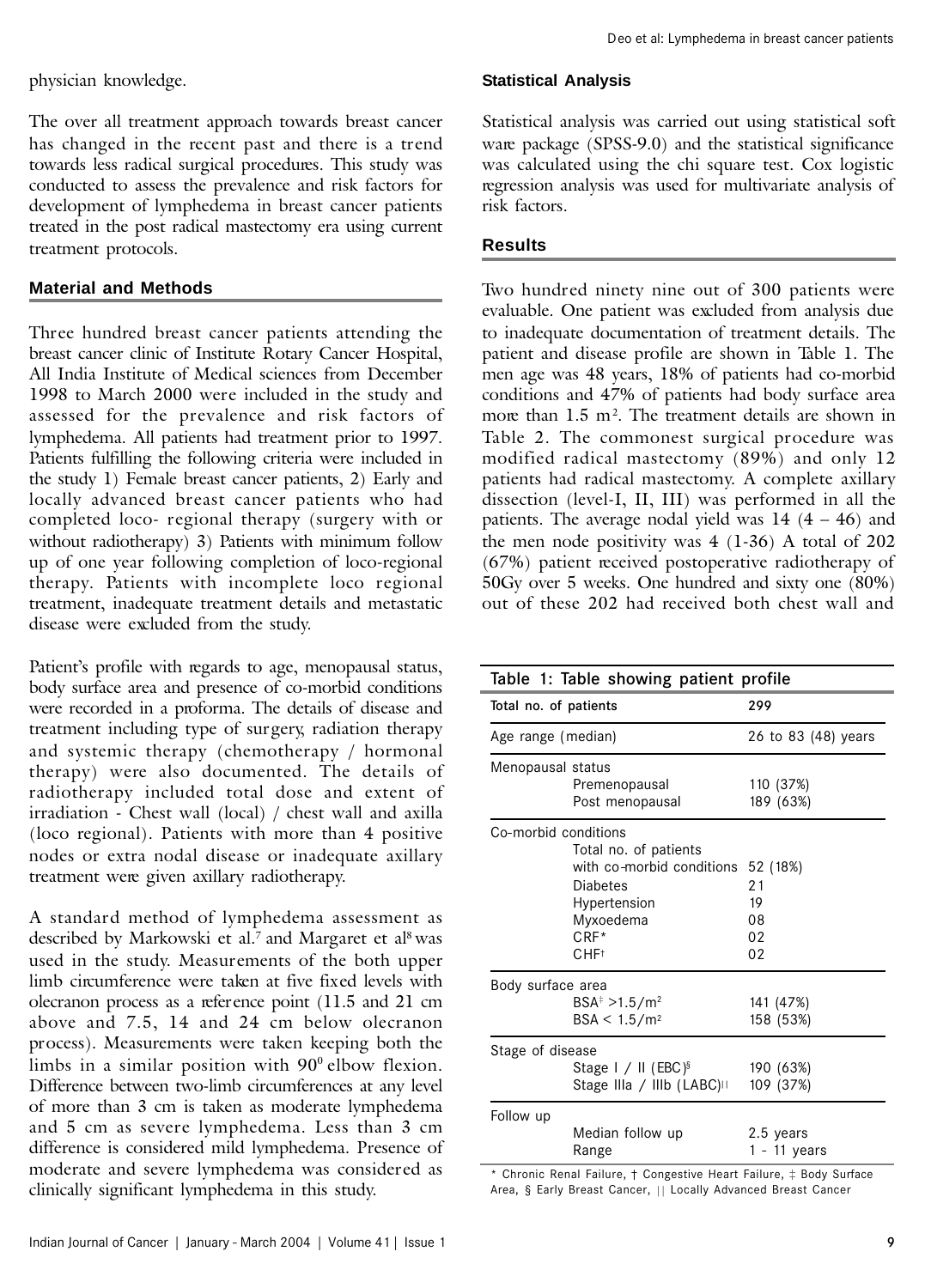|  |  |  | Table 2: Showing treatment details |  |
|--|--|--|------------------------------------|--|
|--|--|--|------------------------------------|--|

| Total number of patients                    | 299             |  |  |
|---------------------------------------------|-----------------|--|--|
| Surgical                                    |                 |  |  |
| Modified Radical Mastectomy                 | 269 (89%)       |  |  |
| Radical Mastectomy                          | 12 (4%)         |  |  |
| <b>Breast Conservation Surgery</b>          | 18 (7%)         |  |  |
| Radiotherapy                                |                 |  |  |
| Adjuvant Radiotherapy                       | 202 (67%)       |  |  |
| Axillary Radiotherapy                       |                 |  |  |
| Yes                                         | 161 / 202 (79%) |  |  |
| No                                          | 41 / 202 (21%)  |  |  |
| Chemotherapy                                |                 |  |  |
| Adjuvant Chemotherapy                       | 243 (81%)       |  |  |
| CMF* Regime 1                               | 33 (54%)        |  |  |
| $CAF^{\dagger}$ / CEF <sup>‡</sup> Regime 1 | 110 (46%)       |  |  |
| Hormonal therapy                            |                 |  |  |
| Adjuvant Tamoxifen                          | 234 (78%)       |  |  |

\* Cyclophosphamide, Methotrexate, 5-Fluro -uracil,

† Cyclophosphamide, Adriamycin, 5-Fluro- uracil,

‡ Cyclophosphamide, Epirubicin, 5-fluro- uracil

axillary irradiation (loco regional) where as the remaining 41 had received only chest wall radiation (local). Two hundred and forty-three patients (81%) received adjuvant chemotherapy and two hundred thirty four patients (78%) received adjuvant hormonal treatment (Tab.tamoxifen-20mg OD).

Overall prevalence of clinically significant lymphedema was 33.5% and severe lymphedema was observed in 17.2% of patients. The prevalence of lymphedema was 13.4% in patients treated with surgery only where as the prevalence was 42.4% in patients treated with surgery and radiotherapy. Stage of disease, body surface area, loco regional radiotherapy, presence of co- morbid conditions and anthracycline based chemotherapy have emerged as significant risk factors in univariate analysis (Table 3) where as axillary radiation and presence of co - morbid conditions have emerged as significant risk factors for lymphedema development in multivariate analysis (Table 4).

#### **Discussion**

With the transformation of breast cancer into a chronic disease, there is a greater emphasis on quality of life and long-term post treatment sequelae. There is an expectation on the part of patients, their families and caregivers that the patient should lead a near normal life

# Table 3: Univariate analysis of risk factors for lymphedema

| Variables                                      | Lymphedema (%)  | P value |
|------------------------------------------------|-----------------|---------|
| Age                                            |                 |         |
| $< 50$ yrs                                     | 31 / 110 (28%)  |         |
| $> 50$ yrs                                     | 67 / 189 (35%)  | 0.249   |
| Stage                                          |                 |         |
| Early breast cancer                            | 43 / 190 (22%)  |         |
| Locally advanced Cancer                        | 54 / 109 (49%)  | < 0.001 |
| Co-morbid conditions                           |                 |         |
| Presence of Co-morbid conditions 24 / 52 (46%) |                 |         |
| Absence of Co-morbid conditions                | 75 / 247 (30%)  | < 0.028 |
| Body surface area (BSA)                        |                 |         |
| BSA < 1.5m <sup>2</sup>                        | 41 / 158 (25%)  |         |
| BSA > 1.5m <sup>2</sup>                        | 58 / 141 (41%)  | 0.005   |
| Radiotherapy (RT)                              |                 |         |
| RT - Yes                                       | 86 / 202 (42%)  |         |
| RT - No                                        | 13 / 93 (13%)   | < 0.001 |
| Axillary RT                                    |                 |         |
| Axillary RT - Yes                              | 82 / 161 (51%)  |         |
| Axillary RT - No                               | 04 / 41 (10 %)  | < 0.001 |
| Chemotherapy                                   |                 |         |
| Yes                                            | 85 / 245 (35%)  |         |
| No                                             | 14 / 54 (26%)   | 0.076   |
| Chemotherapy                                   |                 |         |
| $CMF*$                                         | 38 / 133 (28 %) |         |
| CAF <sup>†</sup> / CEF <sup>‡</sup>            | 47 / 112 (42 %) | 0.048   |
| Hormonal therapy                               |                 |         |
| Yes                                            | 84 / 232 (36%)  |         |
| No                                             | 15/63(24%)      | 0.280   |

\* Cyclophosphamide, Methotrexate, 5-Fluro -uracil,

† Cyclophosphamide, Adriamycin, 5- Fluro-uracil,

‡ Cyclophosphamide, Epirubicin, 5-fluro-uracil

style. One problematic condition for women following breast cancer treatment is lymphedema. Except for breast cancer recurrence, no event is more dreaded than the development of lymphedema. Lymphedema can cause severe physical and psychological morbidity in breast cancer survivors and measurable reduction in quality of life in respect to functional, emotional, physical and social wellbeing. 9,10 Lymphedema is a progressive pathologic state characterised by chronic inflammatory fibrosis and hypertrophy of the hypodermal and dermal connective tissues due to lymphatic blockage either following surgical trauma or radiotherapy induced fibrosis. Despite refinements in surgical and radiotherapy techniques lymphedema still remains a major late morbidity following successful treatment of breast cancer.

| Table 4: Multivariate analysis of risk factors for lymphedema |                     |              |                         |                            |  |
|---------------------------------------------------------------|---------------------|--------------|-------------------------|----------------------------|--|
| Variable (no. of patients)                                    | Lymphedema Yes / No | Hazard ratio | 95% Confidence interval | Significance $(P = value)$ |  |
| Axillary radiation (n=161)                                    | 82/79               | 0.0709       | 2.3222 - 7.1601         | 0.0001                     |  |
| Co-morbid condition $(n=52)$                                  | 24 / 28             | 0.1593       | $1.1441 - 2.9369$       | $0.0117$ <sup>*</sup>      |  |
|                                                               |                     |              |                         |                            |  |

\* *P value significant*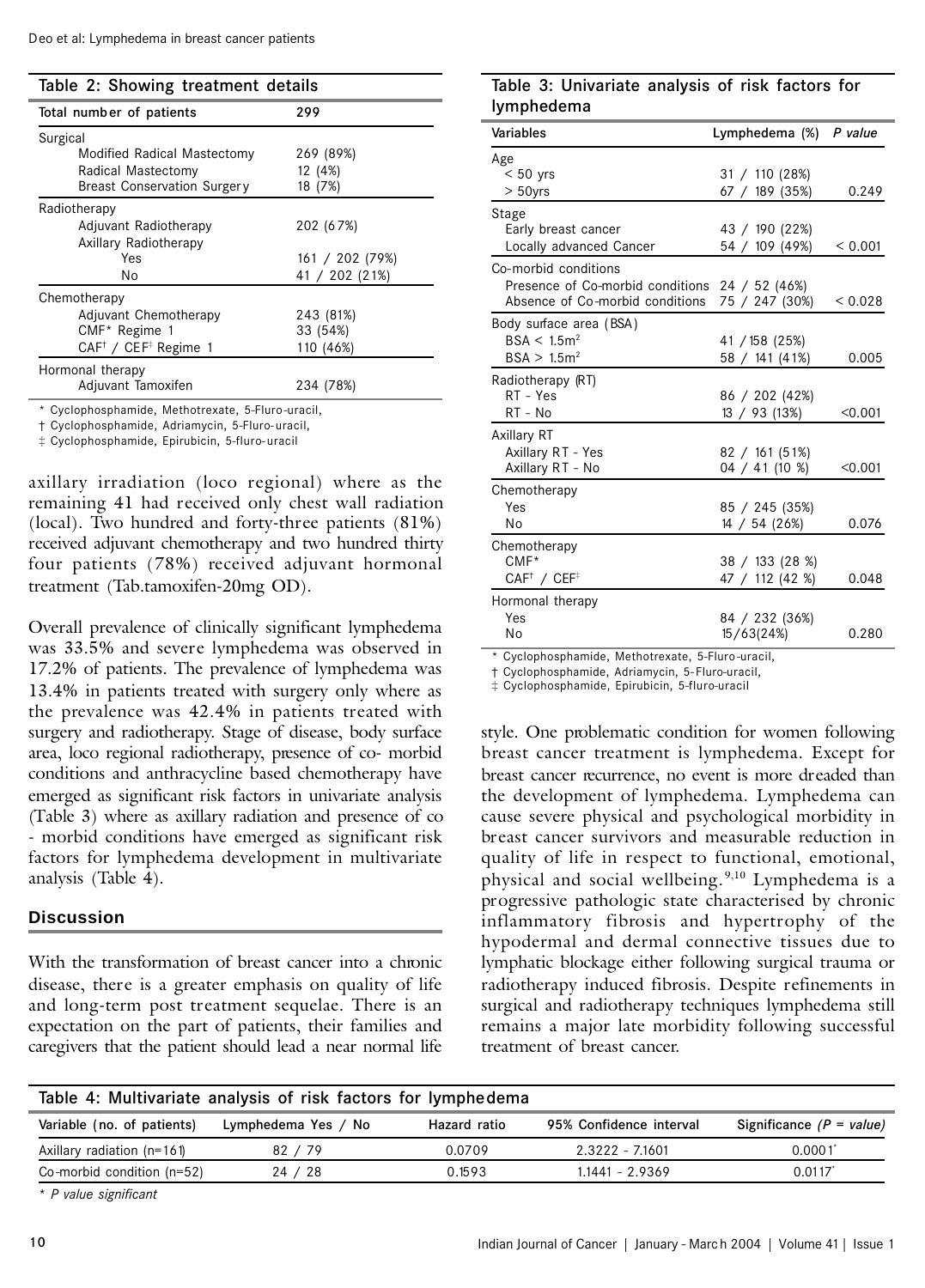The prevalence of upper extremity lymphedema varies from 2% to 40% in women with breast cancer who have been treated with surgery, radiation, or both.<sup>5,6</sup> This wide variation in prevalence is due to lack of consensus regarding the clinical criteria, method of assessment and timing of assessment for lymphedema. Various methods have been described in literature for assessment of lymphedema including volumetric methods (water displacement) serial circumferential measurement method, MRI, bioelectrical impedance and tonometry.<sup>4</sup> Serial measurement technique7,8 was used in the current study in view of its simplicity and reproducibility. The overall prevalence of clinically significant lymphedema in the current study was 33.5%, however only 17.2% of patients had severe lymphedema.

During the era of radical mastectomy the reported incidence of lymphedema varied from 49 to  $63\%$ .<sup>11,12</sup> Subsequently during the modified radical mastectomy era the lymphedema prevalence has shown a decreasing trend and the reported rates of lymphedema following modified radical mastectomy varied from 24 to  $28\%$ .<sup>13,14</sup> Schunemann et al<sup>13</sup> have reported a lymphedema prevalence of 39% following radical mastectomy, 24% following modified radical mastectomy and 9% following breast conservation surgery. The prevalence of lymphedema is also influenced by the extent of axillary dissection. Say et  $al<sup>15</sup>$ reported an incidence of 9.1% of lymphedema in patients with simple mastectomy without axillary dissection compared to 31.5% in patients following modified radical mastectomy. Siegel<sup>16</sup> reported that a complete axillary dissection (Level-I, II, III) dramatically increases the incidence of lymphedema as compared to dissection of only Level-I and /or II nodes (37% vs. 8%). However Werner et al<sup>17</sup> reported that the level of axillary node dissection was not statistically related to the development of lymphedema but significant association was seen with obesity. Recently sentinel lymph node biopsy is emerging as an alternative staging procedure for early breast cancer patients to avoid the unnecessary morbidity of axillary dissection in node negative patients.

However majority of the breast cancer patients in developing countries still present with locally advanced stage necessitating a comprehensive axillary dissection.

In the current series 89% of patients had modified radical mastectomy and the prevalence of lymphedema in this group not receiving radiotherapy was 13.4% only. No definite conclusion could be drawn in relation to the prevalence in radical mastectomy and breast conservation group because of the small sample size. We routinely perform a complete axillary dissection including level I, II, and III clearance and take intra operative precautions in confining the dissection plane along the inferior border of the axillary vein. By adhering to this plane of dissection damage to the major lymphatic trunks of the upper limb can be avoided.

Postoperative radiotherapy can aggravate lymphedema by inducing fibrosis, scar formation and radiodermatitis.<sup>2,13,14</sup> Say et al<sup>15</sup> reported 45% incidence of lymphedema in patients following modified radical mastectomy and postoperative radiotherapy and 31% without radiotherapy. Kissin et al.<sup>2</sup> have reported lymphedema incidence of 8.3 % following radiotherapy alone and 38.3% with a combination of axillary dissection and radiotherapy. Edwards et al<sup>18</sup> studied the incidence of lymphedema after breast cancer treatment by volumetric method and subjective assessment of swelling and found no significant relationship between axillary irradiation and lymphedema. The prevalence of lymphedema in the current study in patients receiving post operative radiotherapy was 42.4% where as only 13.4% of patients not receiving radiotherapy had lymphedema. Sub group analysis revealed a significant correlation between radiotherapy to axilla and lymphedema development. Fifty one percent of patients receiving axillary radiotherapy developed lymphedema in comparison to 10% in patients not receiving axillary radiotherapy. Based on the available literature and results of the current study a combination of surgery and axillary radiotherapy seems to be acting in a synergistic fashion in the causation of lymphedema, resulting in a three to seven fold increase of lymphedema incidence.<sup>2,13</sup> Where as, when surgery and radiotherapy are used as monotherapy the reported rates of lymphedema are comparable. Hence following axillary dissection radiotherapy to axilla should be used judiciously and unnecessary over treatment of axilla should be avoided.

Apart from surgery and radiotherapy various other risk factors for lymphedema development are described in literature including age, presence of co-morbid conditions, wound infection, obesity, stage of disease and systemic therapy.<sup>2,19,20</sup> Univariate analysis of risk factors in the current study showed a correlation between increased lymphedema rates and advanced stage of disease, presence of co-morbid conditions, body surface area > 1.5 m<sup>2</sup> and postoperative anthracycline based chemotherapy and loco regional radiotherapy. However only axillary irradiation and presence of co-morbid conditions have emerged as significant risk factors for lymphedema development in multivariate analysis.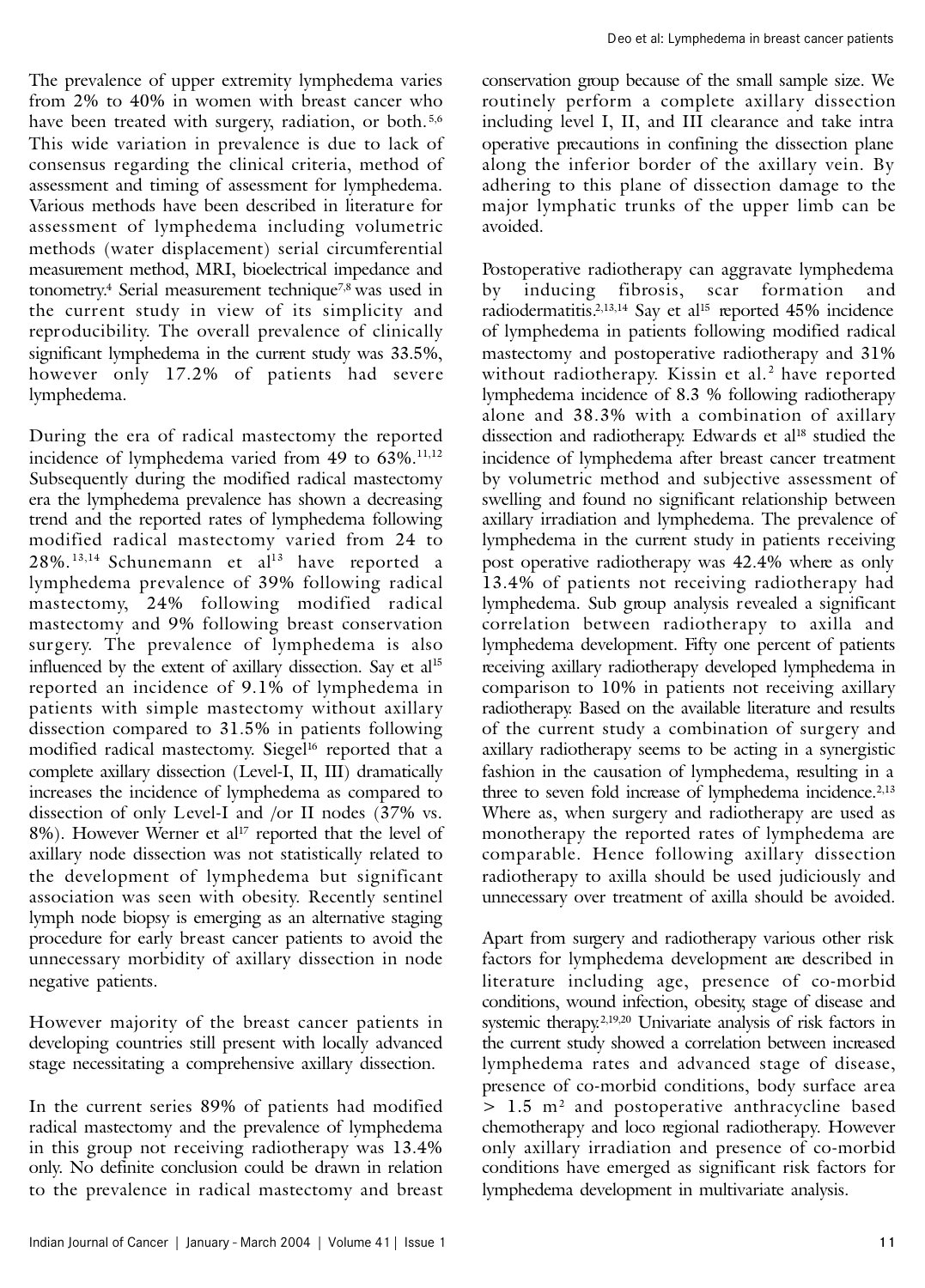### **Conclusion**

Lymphedema following breast cancer treatment continues to be a significant long-term morbidity in the current era. Approximately one third of breast cancer patients develop clinically significant lymphedema. Postoperative radiotherapy to axilla and presence of comorbid conditions are significant risk factors for lymphedema development. A combination of axillary dissection and radiotherapy should be avoided when ever feasible. Since there is no ideal treatment available for established lymphedema future efforts should be focussed on optimising treatment combinations, evolving minimally invasive methods like sentinel node biopsy21,22 for staging axilla.

#### **References**

- 1. Tracy GD, Reeve JS, Fitz S E, Rundle FF. Observation of the swollen arm after radical mastectomy. Aust NZ J Surg 1961;30:204-8.
- 2. Kissin MW, Querrci DR, Easton D, Westbury G. Risk of lymphedema following the treatment of breast cancer. Br J Surg 1986;73:580-4.
- 3. Hoe AL, Iven D, Royle GT, and Taylor I. Incidence of arm swelling following axillary clearance for breast cancer. Br J Surg 1992;79: 261-2.
- 4. Pain SJ, Purushotham AD. Lymphedema following surgery for breast cancer. Br J Surg 2000; 87:1128-41.
- 5. Logan V. Incidence and prevalence of lymphedema: A literature review. J Clin Nurs 1995;4:213-9.
- 6. Ozalslan C, Kuru B. Lymphedema after treatment of breast cancer. Am J Surg 2004;187:69-72.
- 7. Markowski J, Wilcox JP, Helm PA. Lymphedema incidence after specific post-mastectomy therapy. Arch phys Med Rehab 1981;62:449-52.
- 8. Margaret LF. Lymphedema. In: Berger AM, Portenoy RK, Weiss man DE, editors. Principles and practice of supportive oncology.

New york: Lippinctt-Raven; 1998. pp. 275-89.

- 9. Beaulac SM, McNair LA, Scott TE, LaMorte WW, Kavanah MT. Lymphedema and quality of life in survivors of early- stage breast cancer. Arch Surg 2002;137:1253-7.
- 10. Johansson K, Holmostrom H, Nilsson I, Ingvar C, Albertsson M, Ekdahl C. Breast cancer patients' experiences of lymphedema. Scan J Caring Sci 2003;17:35-42.
- 11. Britton RE, Nelson PA. Causes and treatment of post mastectomy lymphedema of arm – report of 114 cases. JAMA 1962;180: 95-102.
- 12. Huges JH, Patel AR. Swelling of the arm following radical mastectomy. Br J Surg 1966;53:4-14.
- 13. Schunemann H, Willich N. Lymphedema of the arm after primary treatment of breast cancer. Anti Cancer Res 1998;18:2235-6.
- 14. Mortiner PS, Bates DO, Brassington HD, Stanton AWB. The prevalence of arm oedema following treatment for breast cancer. QJ Med 1996;89:377-80.
- 15. Say CC, Donegen W. A biostatistical evaluation of complications from mastectomy. Surg Gynaecol Obstet 1974;138:370-6.
- 16. Siegel BM, Kathleen A, Love SM. Level I, II axillary dissection in the treatment of early stage breast cancer. Arch Surg 1978;125: 1144-7.
- 17. Werner RS, McCormick B, Petrek J, Cox L, Cirrincione C, Gray JR, et al. Arm oedema in conservatively managed breast cancer: obesity is a more predictive factor. Radiology 1991;180: 177-84.
- 18. Edwards TL. Prevalence and aetiology of lymphedema after breast cancer treatment in Southern Tasmania. Aust NJ Surg 2000;70: 412-8.
- 19. Ryttov N, Holm NV, Quist N, Blichert. Influence of adjuvant radiotherapy on the development of late arm lymphedema and impaired shoulder mobility after mastectomy for carcinoma of breast. Acta Oncol 1988;27:667-8.
- 20. Segerstorm K, Bjerle P, Graffman S, Nystrom A. Factors that influence the incidence of brachial oedema after treatment of breast cancer. Scand J Plast Reconstr Surg Hand Surg 1992;26: 223-37.
- 21. Cox CE, Pendas S, Cox JM, Joseph E, Shons AR, Yeatman T, et al. Guidelines for sentinel node biopsy and lymphatic mapping of patients with breast cancer. Ann Surg 1998;227:645-53.
- 22. Golshan M, Martin WJ, Dowlatshahi K. Sentinel lymph node biopsy lowers the rate of lymphedema when compared with standard axillary lymph node dissection. Am Surg 2003;69:209-11.